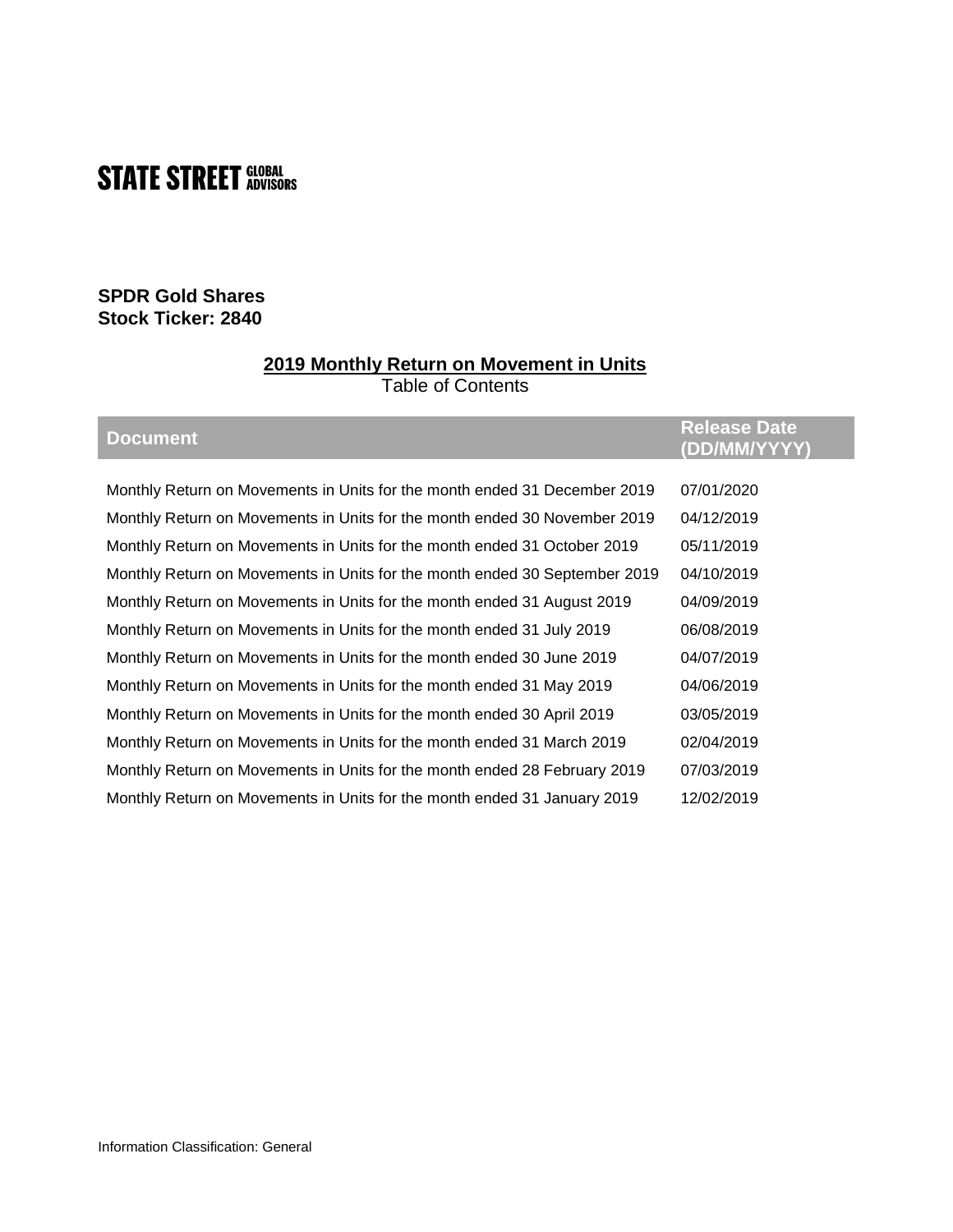

| For the month ended (dd/mm/yyyy) :           | 31/12/2019 |
|----------------------------------------------|------------|
| To: Hong Kong Exchanges and Clearing Limited |            |

| Name of Scheme | <b>SPDR GOLD TRUST</b> |  |
|----------------|------------------------|--|
| Date Submitted | 07/01/2020             |  |

Stock Code: <sup>2840</sup>

|                                                                          | No. of Units |
|--------------------------------------------------------------------------|--------------|
| Balance at close of preceding month:                                     | 305,600,000  |
| <b>Increase</b>                                                          |              |
| <b>Further Issues:</b>                                                   | 4,400,000    |
| EGM approval date (if applicable): _<br>$\overline{\text{(dd/mm/yyyy)}}$ |              |
| Others (please specify<br>):                                             |              |
| (dd/mm/yyyy)                                                             |              |
| (Decrease)                                                               |              |
| Repurchase/cancellation:                                                 | (5,100,000)  |
| (dd/mm/yyyy)                                                             |              |
| Others (please specify<br>):                                             |              |
| EGM approval date (if applicable):<br>(dd/mm/yyyy)                       |              |
| Balance at close of the month:                                           | 304,900,000  |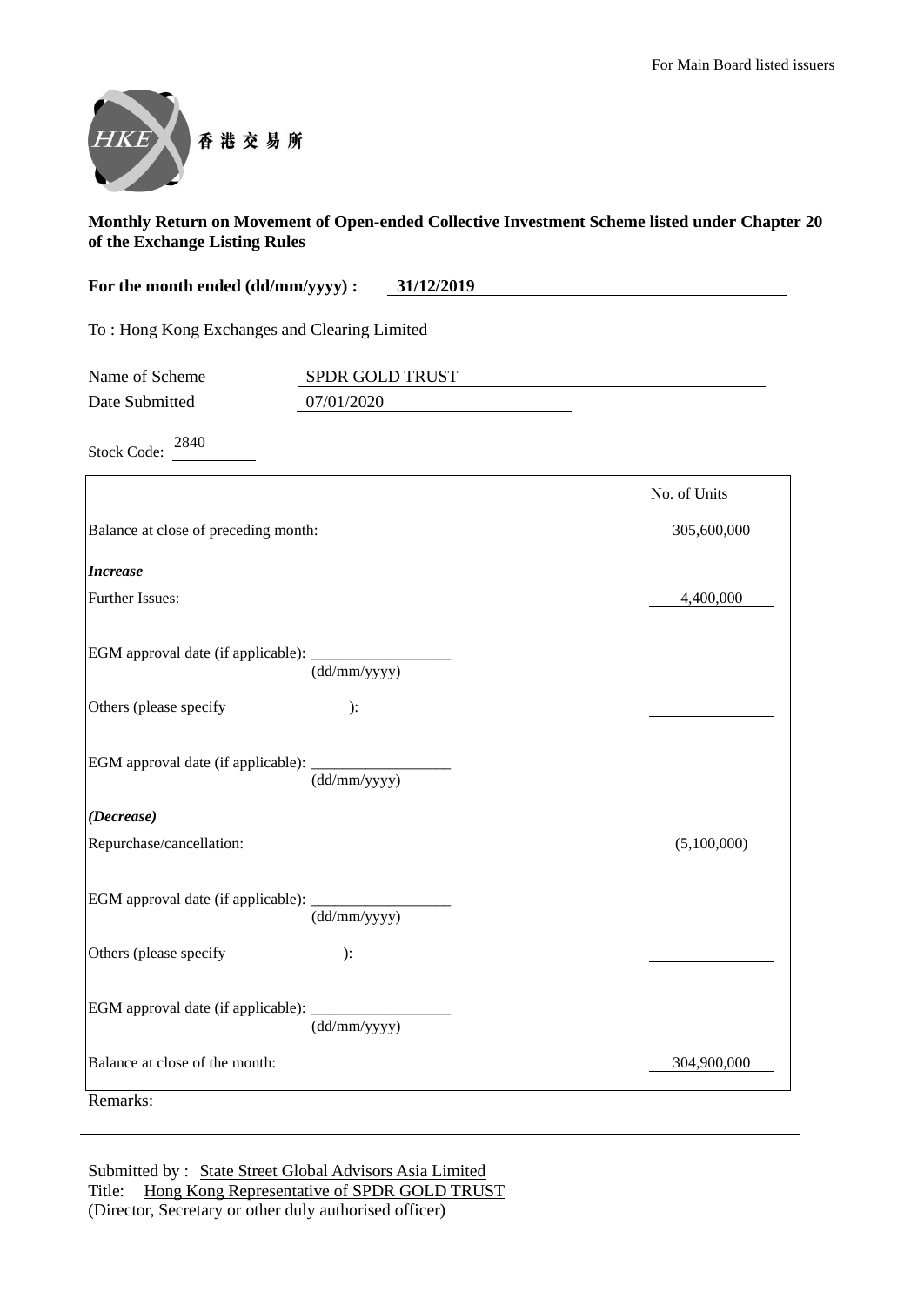

| For the month ended (dd/mm/yyyy) :           | 30/11/2019 |
|----------------------------------------------|------------|
| To: Hong Kong Exchanges and Clearing Limited |            |

| Name of Scheme | <b>SPDR GOLD TRUST</b> |  |
|----------------|------------------------|--|
| Date Submitted | 04/12/2019             |  |

Stock Code:  $2840$ 

|                                                    |                                  | No. of Units |
|----------------------------------------------------|----------------------------------|--------------|
| Balance at close of preceding month:               |                                  | 312,300,000  |
| <b>Increase</b>                                    |                                  |              |
| Further Issues:                                    |                                  | 2,300,000    |
| EGM approval date (if applicable): __________      | $\overline{\text{(dd/mm/yyyy)}}$ |              |
| Others (please specify                             | ):                               |              |
| EGM approval date (if applicable): _               | (dd/mm/yyyy)                     |              |
| (Decrease)                                         |                                  |              |
| Repurchase/cancellation:                           |                                  | (9,000,000)  |
| EGM approval date (if applicable): _______________ | (dd/mm/yyyy)                     |              |
| Others (please specify                             | ):                               |              |
| EGM approval date (if applicable): _______         | (dd/mm/yyyy)                     |              |
| Balance at close of the month:                     |                                  | 305,600,000  |
| Remarks:                                           |                                  |              |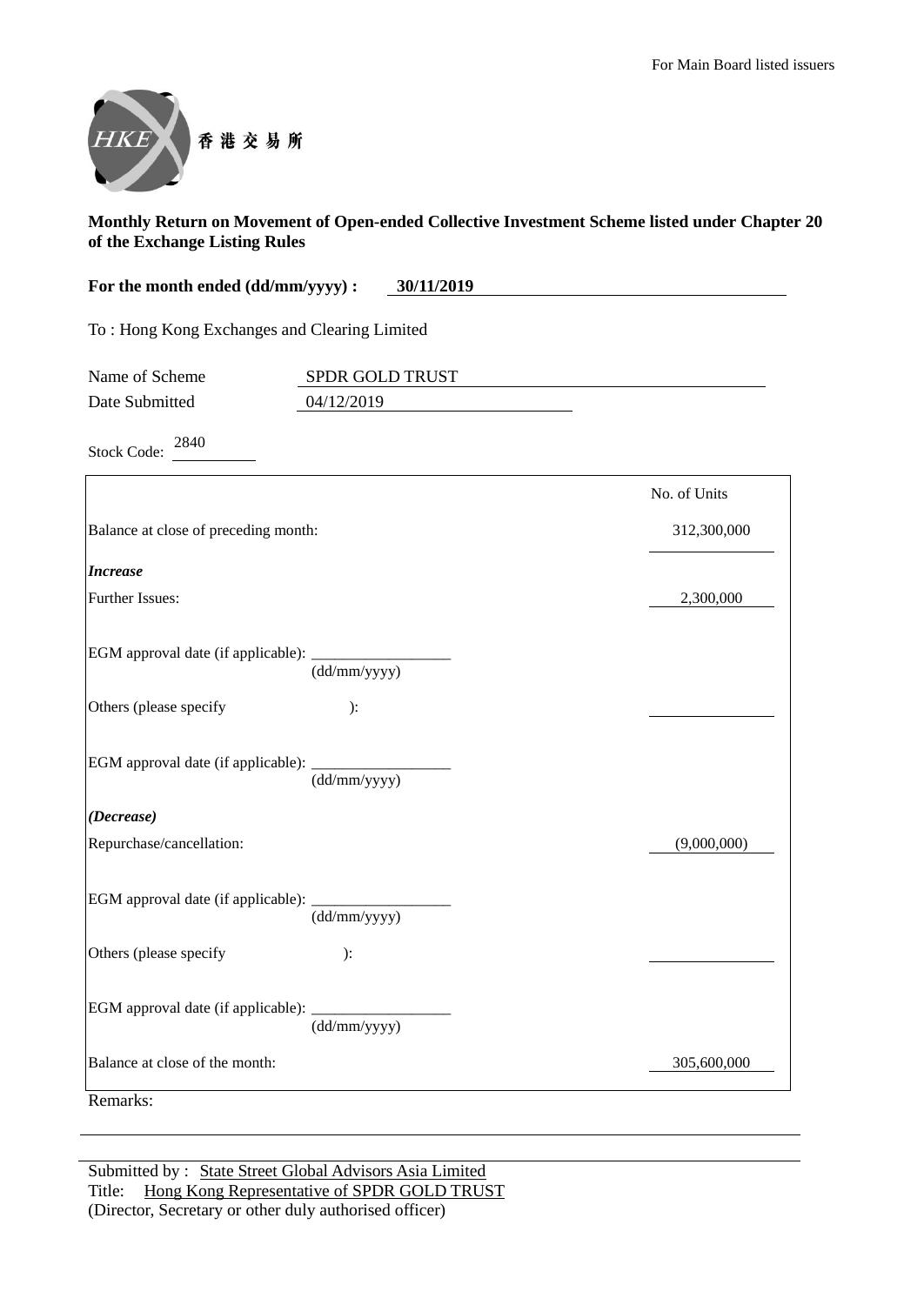

| For the month ended (dd/mm/yyyy) : |      |  |  |  |  | 31/10/2019 |  |  |  |  |  |  |  |
|------------------------------------|------|--|--|--|--|------------|--|--|--|--|--|--|--|
|                                    |      |  |  |  |  |            |  |  |  |  |  |  |  |
|                                    | $-1$ |  |  |  |  |            |  |  |  |  |  |  |  |

To : Hong Kong Exchanges and Clearing Limited

| Name of Scheme | <b>SPDR GOLD TRUST</b> |
|----------------|------------------------|
| Date Submitted | 05/11/2019             |

Stock Code: <sup>2840</sup>

|                                                                   | No. of Units |
|-------------------------------------------------------------------|--------------|
| Balance at close of preceding month:                              | 314,000,000  |
| <b>Increase</b>                                                   |              |
| Further Issues:                                                   | 3,200,000    |
| EGM approval date (if applicable): _______<br>(dd/mm/yyyy)        |              |
| Others (please specify<br>):                                      |              |
| EGM approval date (if applicable): ______________<br>(dd/mm/yyyy) |              |
| (Decrease)                                                        |              |
| Repurchase/cancellation:                                          | (4,900,000)  |
| (dd/mm/yyyy)                                                      |              |
| Others (please specify<br>):                                      |              |
| EGM approval date (if applicable): _______<br>(dd/mm/yyyy)        |              |
| Balance at close of the month:                                    | 312,300,000  |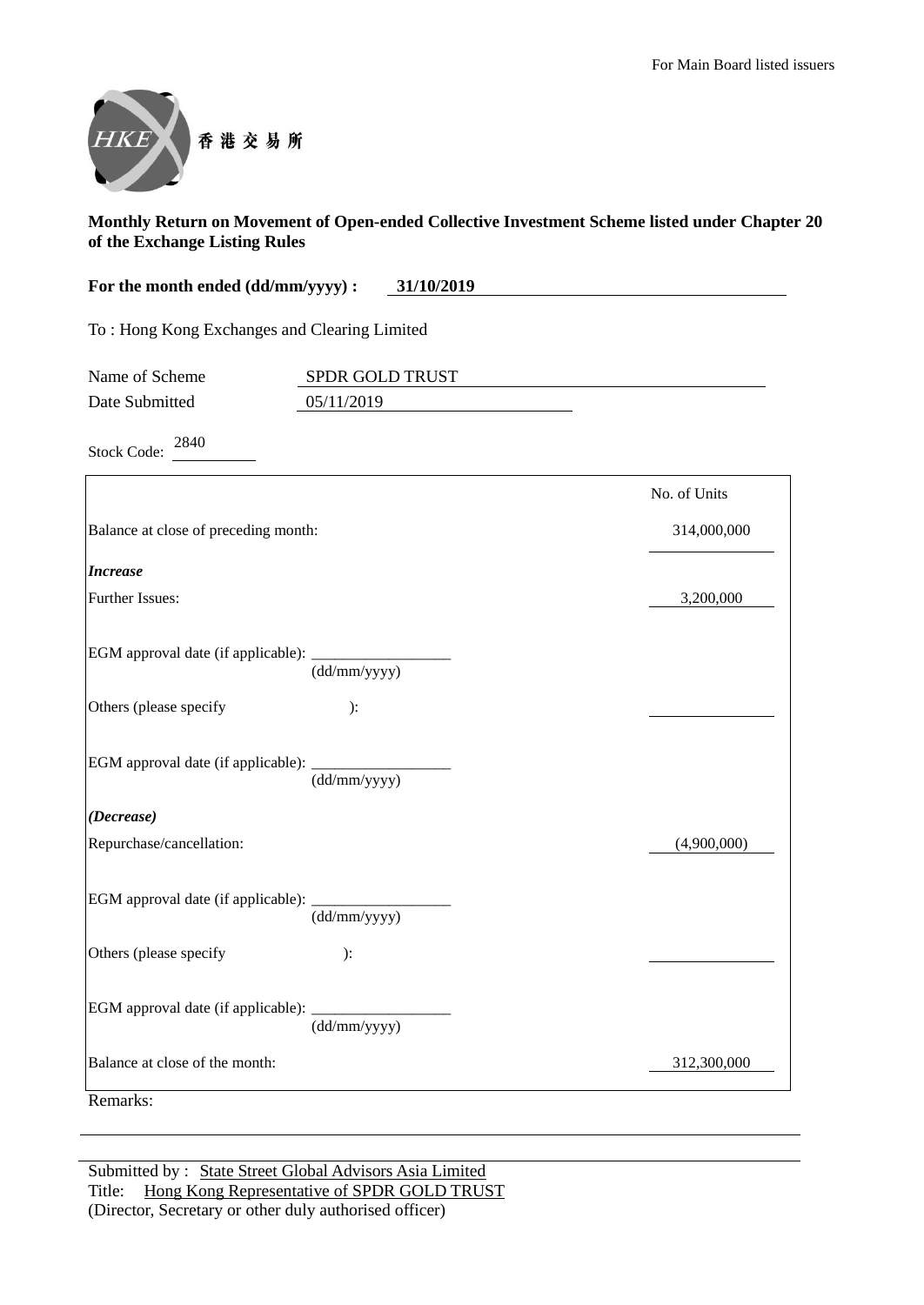

| For the month ended (dd/mm/yyyy) : | 30/09/2019 |
|------------------------------------|------------|
|                                    |            |

To : Hong Kong Exchanges and Clearing Limited

| Name of Scheme | <b>SPDR GOLD TRUST</b> |  |
|----------------|------------------------|--|
| Date Submitted | 04/10//2019            |  |

Stock Code: <sup>2840</sup>

|                                                         |              | No. of Units |
|---------------------------------------------------------|--------------|--------------|
| Balance at close of preceding month:                    |              | 299,400,000  |
| <b>Increase</b>                                         |              |              |
| <b>Further Issues:</b>                                  |              | 23,200,000   |
| EGM approval date (if applicable): $\frac{dM}{d\sigma}$ |              |              |
| Others (please specify                                  | ):           |              |
|                                                         | (dd/mm/yyyy) |              |
| (Decrease)                                              |              |              |
| Repurchase/cancellation:                                |              | (8,600,000)  |
|                                                         | (dd/mm/yyyy) |              |
| Others (please specify                                  | ):           |              |
| EGM approval date (if applicable):                      | (dd/mm/yyyy) |              |
| Balance at close of the month:                          |              | 314,000,000  |
| Remarks:                                                |              |              |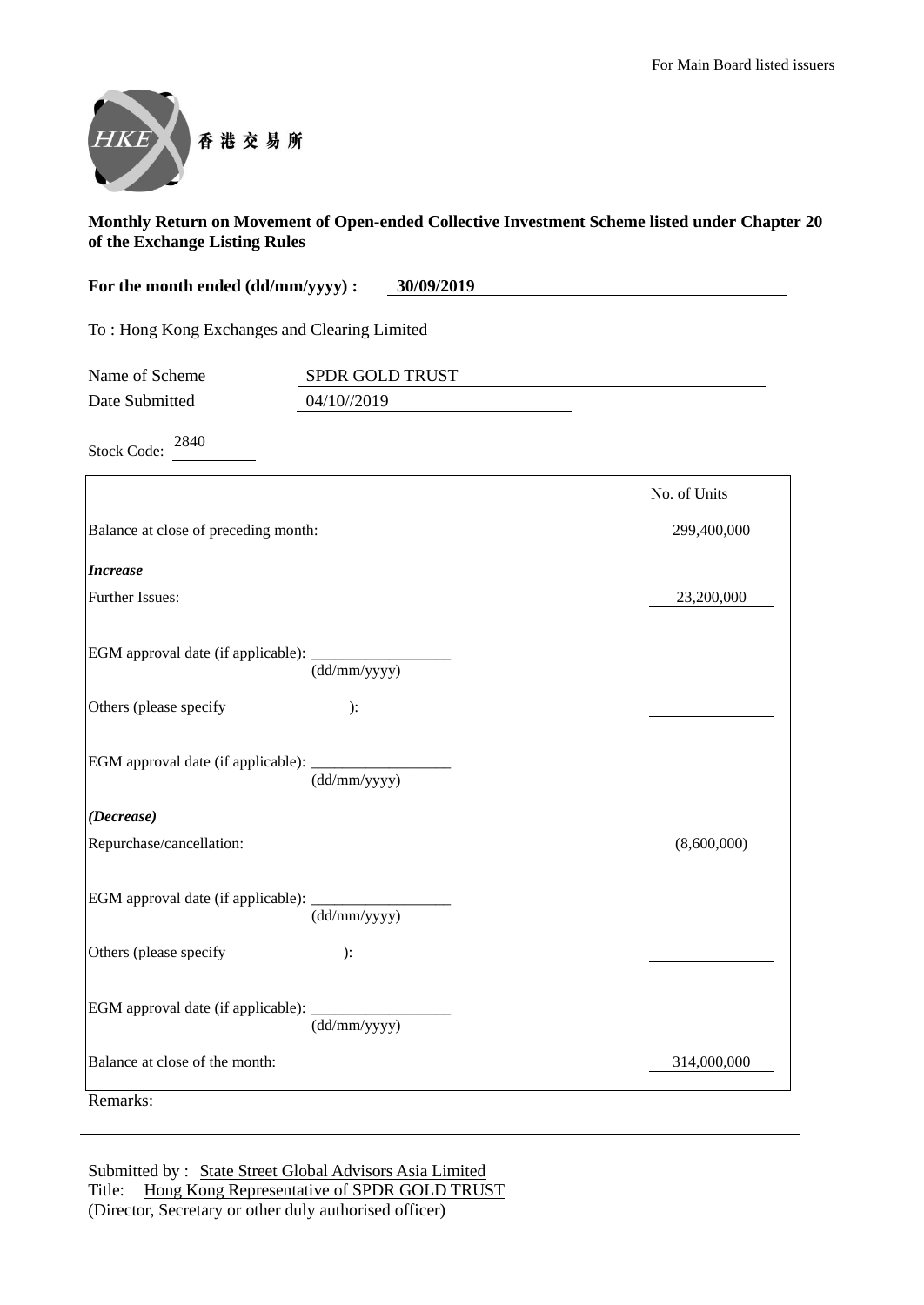

| For the month ended (dd/mm/yyyy) : | 31/08/2019 |
|------------------------------------|------------|
|                                    |            |

To : Hong Kong Exchanges and Clearing Limited

| Name of Scheme | <b>SPDR GOLD TRUST</b> |  |
|----------------|------------------------|--|
| Date Submitted | 04/09//2019            |  |

Stock Code: <sup>2840</sup>

|                                                                                  | No. of Units |
|----------------------------------------------------------------------------------|--------------|
| Balance at close of preceding month:                                             | 280,600,000  |
| <b>Increase</b>                                                                  |              |
| <b>Further Issues:</b>                                                           | 26,400,000   |
| EGM approval date (if applicable): _________<br>$\overline{\text{(dd/mm/yyyy)}}$ |              |
| Others (please specify<br>):                                                     |              |
| (dd/mm/yyyy)                                                                     |              |
| (Decrease)                                                                       |              |
| Repurchase/cancellation:                                                         | (7,600,000)  |
| (dd/mm/yyyy)                                                                     |              |
| Others (please specify<br>):                                                     |              |
| EGM approval date (if applicable):<br>(dd/mm/yyyy)                               |              |
| Balance at close of the month:                                                   | 299,400,000  |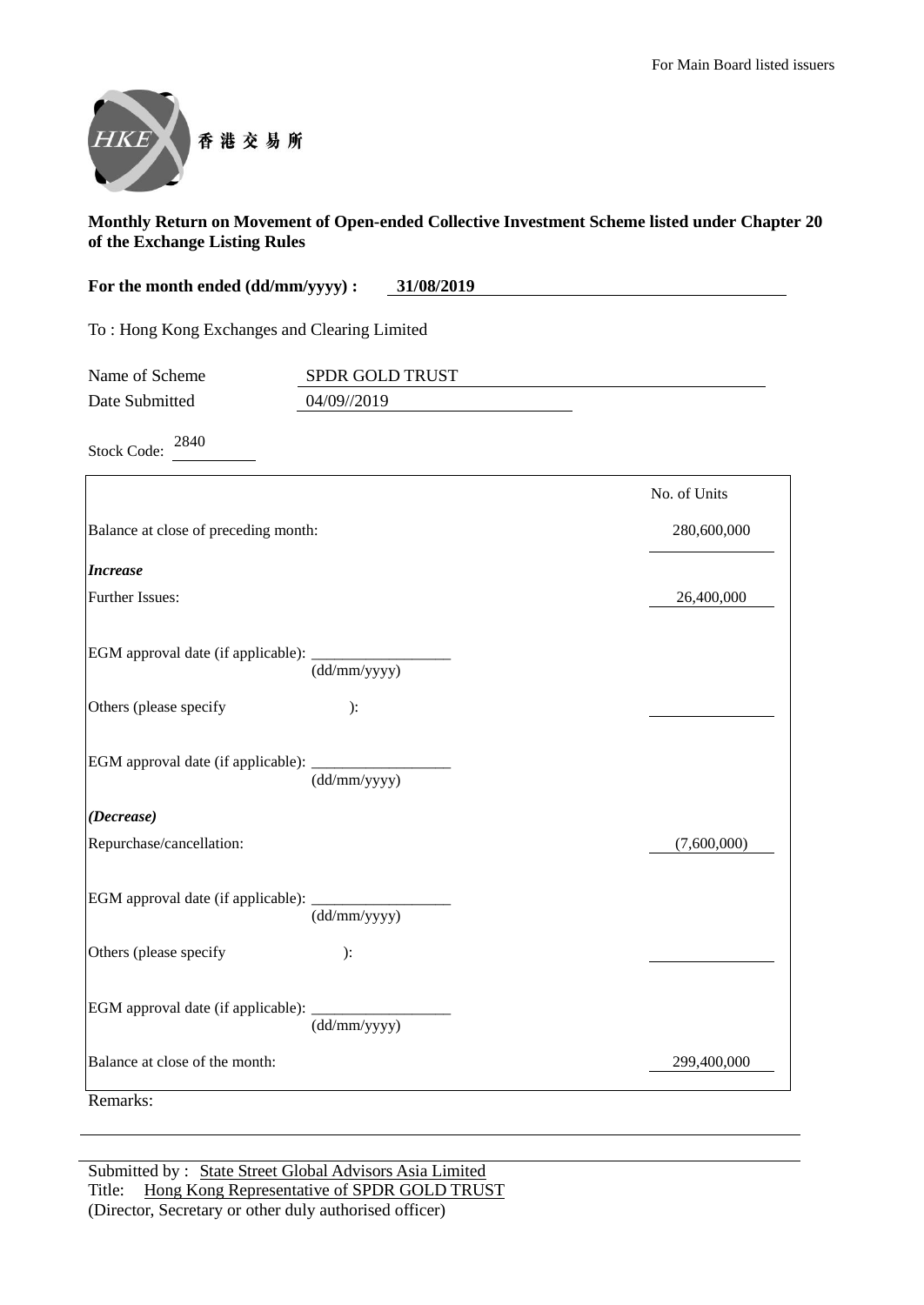

| For the month ended (dd/mm/yyyy) : | 31/07/2019 |
|------------------------------------|------------|
|                                    |            |

To : Hong Kong Exchanges and Clearing Limited

| Name of Scheme | <b>SPDR GOLD TRUST</b> |  |
|----------------|------------------------|--|
| Date Submitted | 06/08/2019             |  |

Stock Code: <sup>2840</sup>

|                                                             | No. of Units |
|-------------------------------------------------------------|--------------|
| Balance at close of preceding month:                        | 270,500,000  |
| <b>Increase</b>                                             |              |
| <b>Further Issues:</b>                                      | 16,800,000   |
| EGM approval date (if applicable): $\frac{1}{(dd/mm/yyyy)}$ |              |
| Others (please specify<br>):                                |              |
| (dd/mm/yyyy)                                                |              |
| (Decrease)                                                  |              |
| Repurchase/cancellation:                                    | (6,700,000)  |
| $\overline{\text{(dd/mm/yyy)}}$                             |              |
| Others (please specify<br>):                                |              |
| EGM approval date (if applicable): _______<br>(dd/mm/yyyy)  |              |
| Balance at close of the month:                              | 280,600,000  |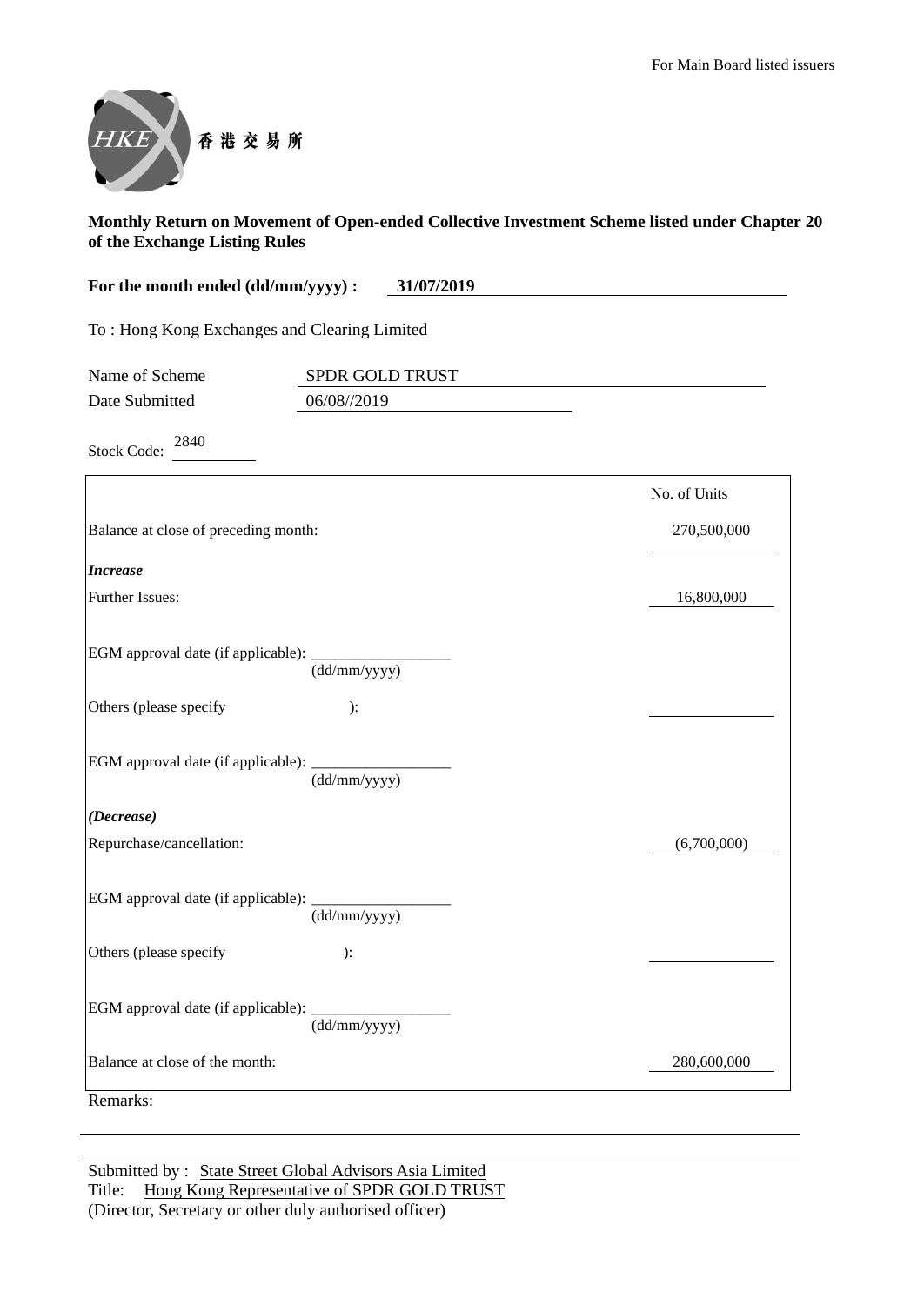

| For the month ended (dd/mm/yyyy) : | 30/06/2019 |
|------------------------------------|------------|
|                                    |            |

To : Hong Kong Exchanges and Clearing Limited

| Name of Scheme | <b>SPDR GOLD TRUST</b> |  |
|----------------|------------------------|--|
| Date Submitted | 04/07/2019             |  |

Stock Code: <sup>2840</sup>

| Balance at close of preceding month:<br><b>Increase</b><br><b>Further Issues:</b><br>EGM approval date (if applicable): ____________<br>$\frac{1}{(dd/mm/yyyy)}$ | 253,100,000<br>21,200,000 |
|------------------------------------------------------------------------------------------------------------------------------------------------------------------|---------------------------|
|                                                                                                                                                                  |                           |
|                                                                                                                                                                  |                           |
|                                                                                                                                                                  |                           |
|                                                                                                                                                                  |                           |
| Others (please specify<br>):                                                                                                                                     |                           |
| EGM approval date (if applicable): ____________<br>$\overline{\text{(dd/mm/yyyy)}}$                                                                              |                           |
| (Decrease)                                                                                                                                                       |                           |
| Repurchase/cancellation:                                                                                                                                         | (3,800,000)               |
| (dd/mm/yyyy)                                                                                                                                                     |                           |
| Others (please specify<br>):                                                                                                                                     |                           |
| EGM approval date (if applicable): _______<br>(dd/mm/yyyy)                                                                                                       |                           |
| Balance at close of the month:                                                                                                                                   | 270,500,000               |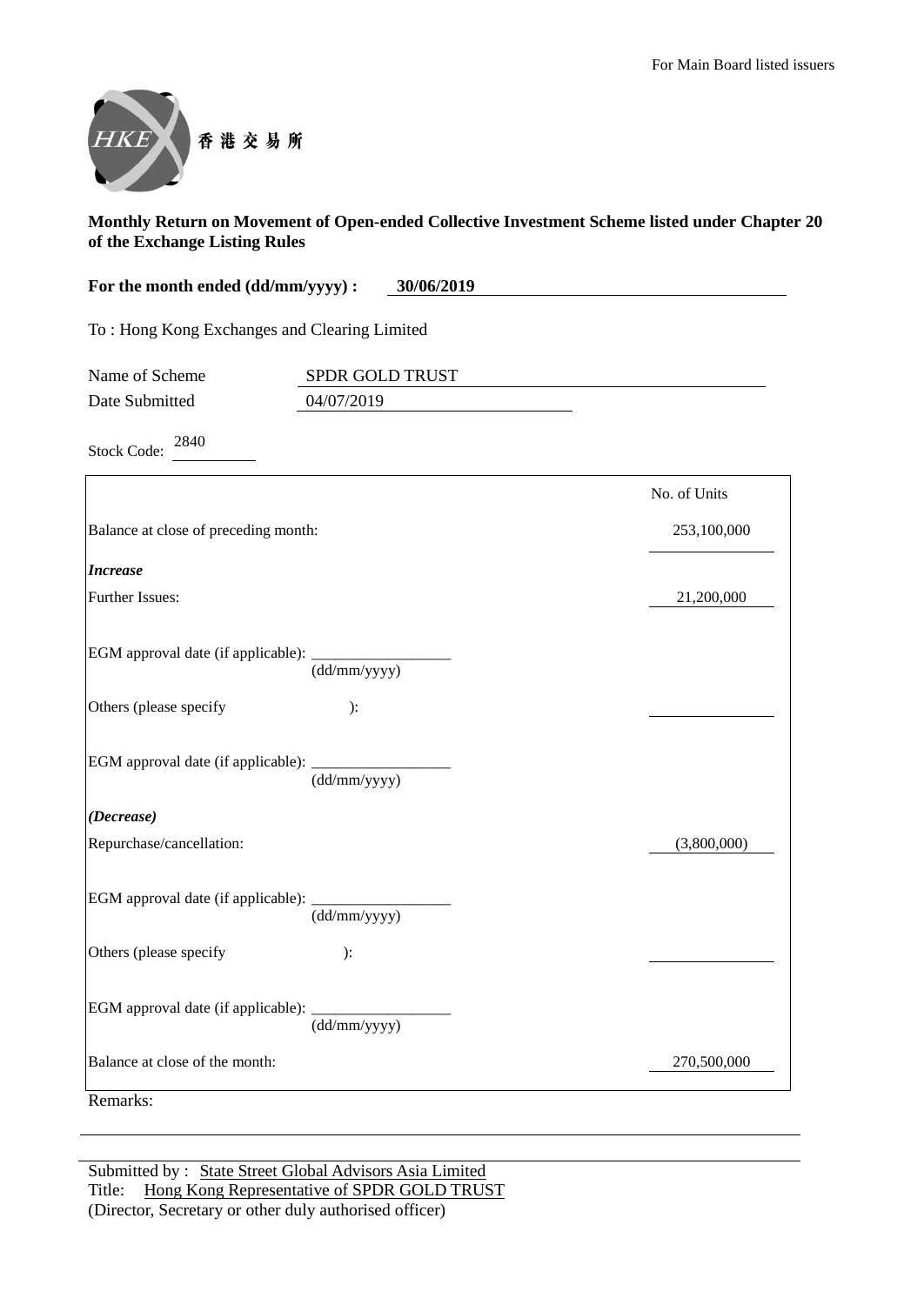

| For the month ended (dd/mm/yyyy) : | 31/05/2019 |
|------------------------------------|------------|
|                                    |            |

To : Hong Kong Exchanges and Clearing Limited

| Name of Scheme | <b>SPDR GOLD TRUST</b> |  |
|----------------|------------------------|--|
| Date Submitted | 04/06/2019             |  |

Stock Code: <sup>2840</sup>

|                                                             |              | No. of Units |
|-------------------------------------------------------------|--------------|--------------|
| Balance at close of preceding month:                        |              | 254,200,000  |
| <b>Increase</b>                                             |              |              |
| <b>Further Issues:</b>                                      |              | 6,000,000    |
| EGM approval date (if applicable): $\frac{1}{(dd/mm/yyyy)}$ |              |              |
| Others (please specify                                      | ):           |              |
|                                                             | (dd/mm/yyyy) |              |
| (Decrease)                                                  |              |              |
| Repurchase/cancellation:                                    |              | (7,100,000)  |
|                                                             | (dd/mm/yyyy) |              |
| Others (please specify                                      | ):           |              |
| EGM approval date (if applicable):                          | (dd/mm/yyyy) |              |
| Balance at close of the month:                              |              | 253,100,000  |
| Remarks:                                                    |              |              |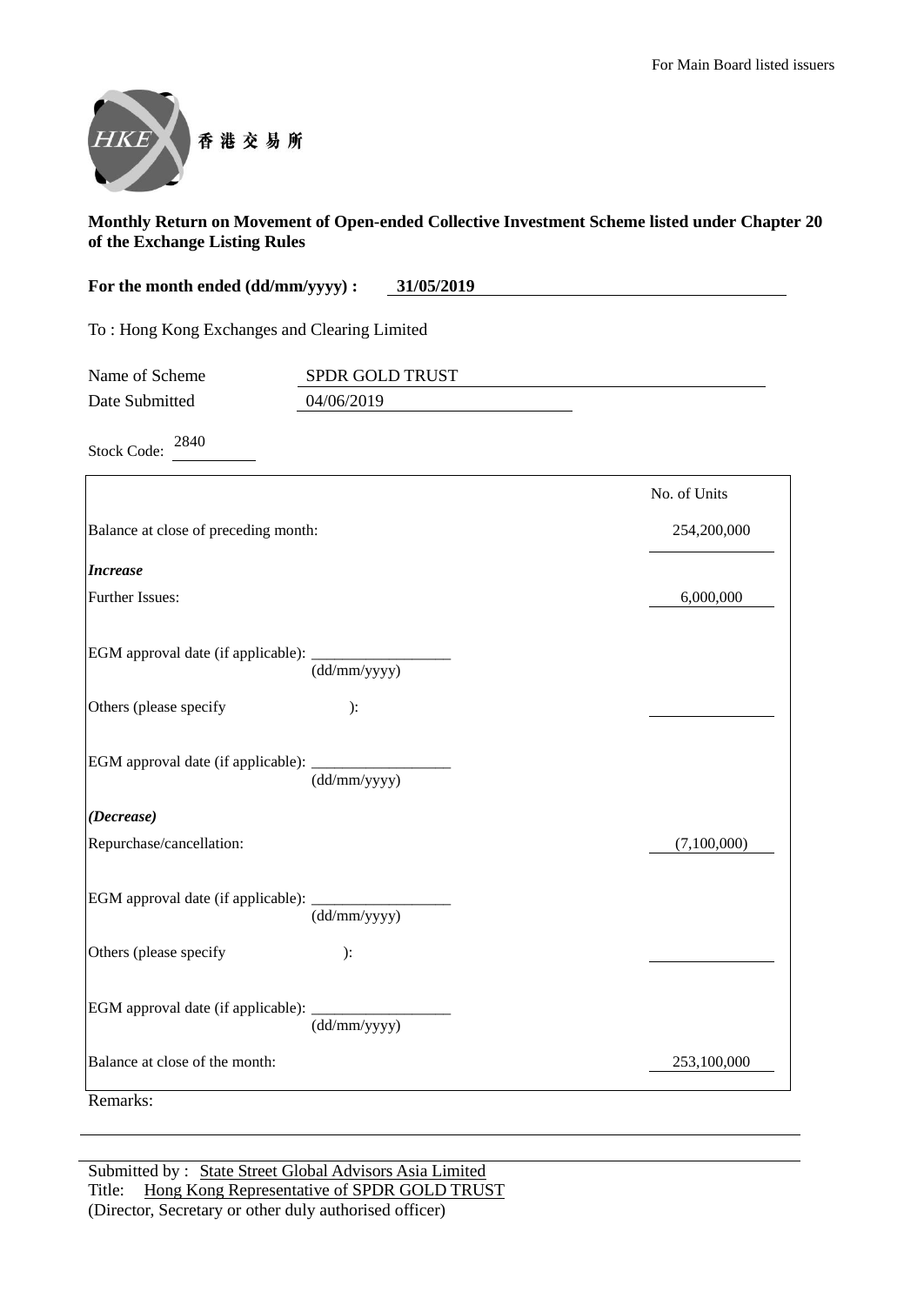

| For the month ended (dd/mm/yyyy) : | 30/04/2019 |
|------------------------------------|------------|
|                                    |            |

To : Hong Kong Exchanges and Clearing Limited

| Name of Scheme | <b>SPDR GOLD TRUST</b> |  |
|----------------|------------------------|--|
| Date Submitted | 03/05/2019             |  |

Stock Code: <sup>2840</sup>

|                                             |                                  | No. of Units     |
|---------------------------------------------|----------------------------------|------------------|
| Balance at close of preceding month:        |                                  | 266,900,000      |
| <b>Increase</b>                             |                                  |                  |
| Further Issues:                             |                                  | 800,000          |
| EGM approval date (if applicable): _______  | $\overline{\text{(dd/mm/yyyy)}}$ |                  |
| Others (please specify                      | ):                               | $\boldsymbol{0}$ |
| EGM approval date (if applicable): _        | (dd/mm/yyyy)                     |                  |
| (Decrease)                                  |                                  |                  |
| Repurchase/cancellation:                    |                                  | (13,500,000)     |
|                                             | (dd/mm/yyyy)                     |                  |
| Others (please specify                      | ):                               | $\boldsymbol{0}$ |
| EGM approval date (if applicable): ________ | (dd/mm/yyyy)                     |                  |
| Balance at close of the month:              |                                  | 254,200,000      |
| Remarks:                                    |                                  |                  |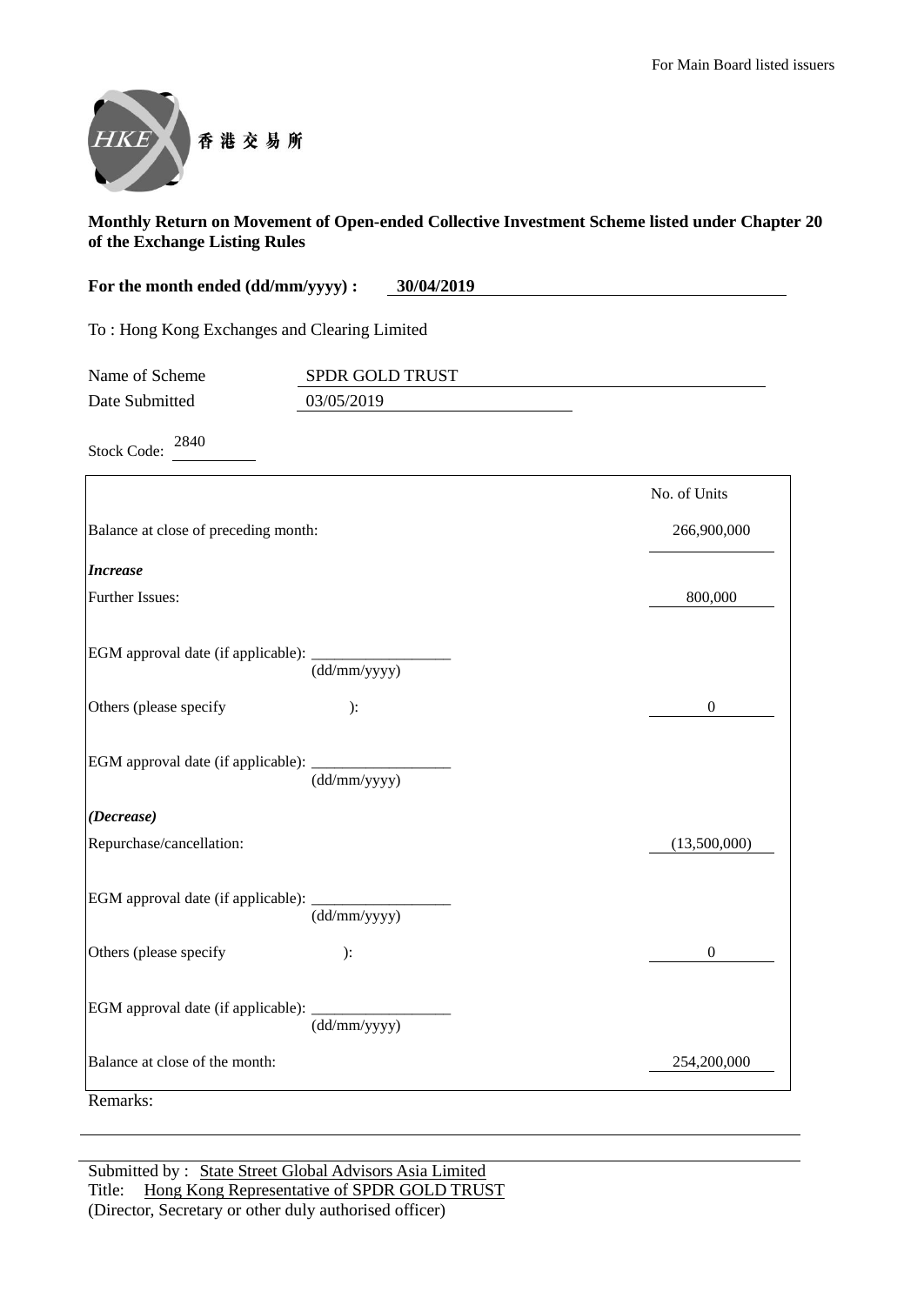

| For the month ended (dd/mm/yyyy) :<br>31/03/2019 |  |
|--------------------------------------------------|--|
|--------------------------------------------------|--|

To : Hong Kong Exchanges and Clearing Limited

| Name of Scheme | <b>SPDR GOLD TRUST</b> |  |
|----------------|------------------------|--|
| Date Submitted | 02/04/2019             |  |

Stock Code: <sup>2840</sup>

|                                                                         | No. of Units |
|-------------------------------------------------------------------------|--------------|
| Balance at close of preceding month:                                    | 266,800,000  |
| <b>Increase</b>                                                         |              |
| <b>Further Issues:</b>                                                  | 6,900,000    |
| EGM approval date (if applicable): $\frac{dM}{d\sigma}$                 |              |
| Others (please specify<br>):                                            | $\mathbf{0}$ |
| EGM approval date (if applicable): _<br>$\frac{1}{\text{(dd/mm/yyyy)}}$ |              |
| (Decrease)                                                              |              |
| Repurchase/cancellation:                                                | (6,800,000)  |
| (dd/mm/yyyy)                                                            |              |
| Others (please specify<br>):                                            | $\mathbf{0}$ |
| EGM approval date (if applicable):<br>(dd/mm/yyyy)                      |              |
| Balance at close of the month:                                          | 266,900,000  |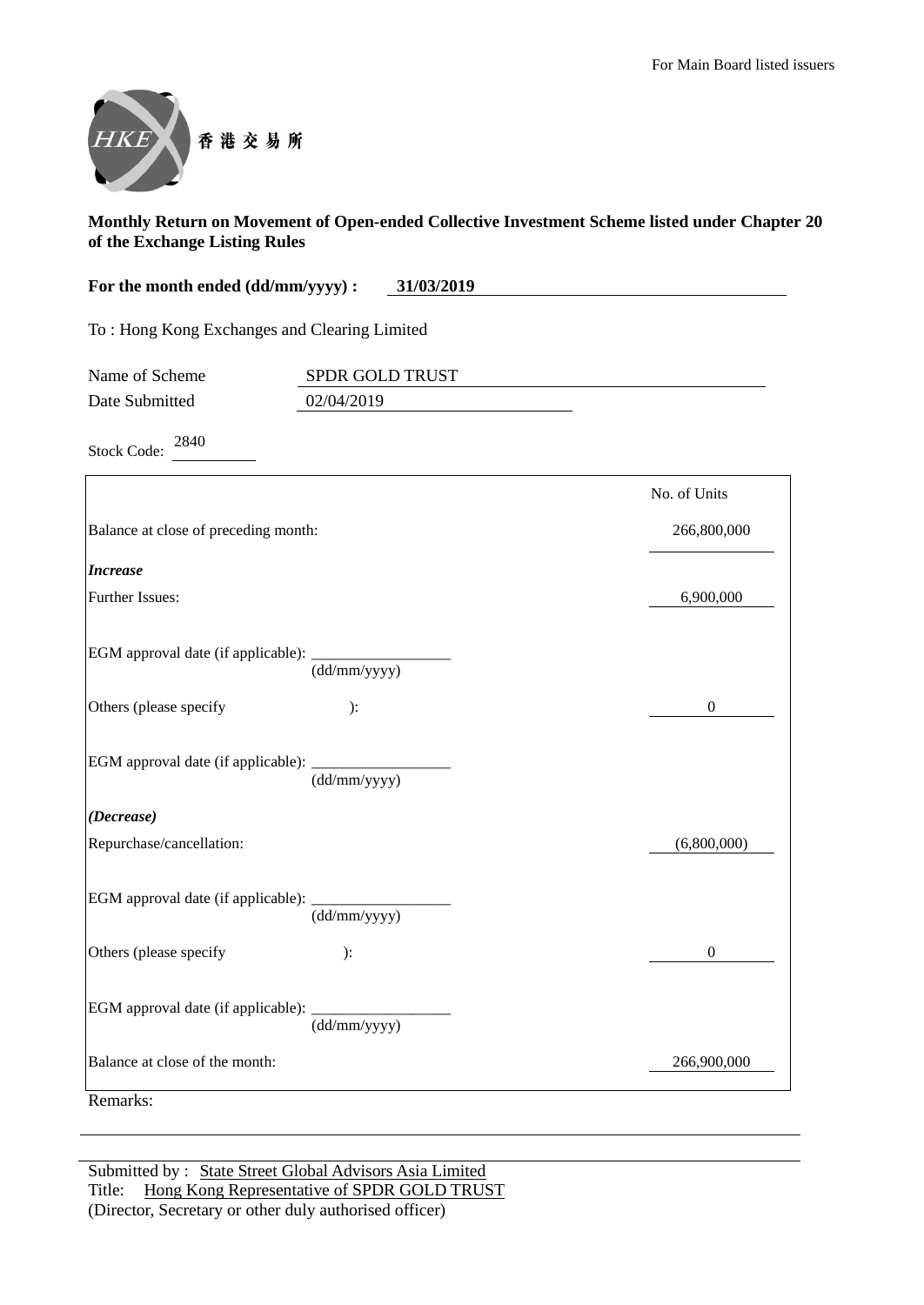

| 28/02/2019<br>For the month ended (dd/mm/yyyy) : |  |
|--------------------------------------------------|--|
|--------------------------------------------------|--|

To : Hong Kong Exchanges and Clearing Limited

| Name of Scheme | <b>SPDR GOLD TRUST</b> |  |
|----------------|------------------------|--|
| Date Submitted | 07/03/2019             |  |

Stock Code: <sup>2840</sup>

|                                                             | No. of Units   |
|-------------------------------------------------------------|----------------|
| Balance at close of preceding month:                        | 280,200,000    |
| <b>Increase</b>                                             |                |
| Further Issues:                                             | 700,000        |
| EGM approval date (if applicable): _______<br>(dd/mm/yyyy)  |                |
| Others (please specify<br>):                                | $\overline{0}$ |
| EGM approval date (if applicable): $\frac{1}{(dd/mm/yyyy)}$ |                |
| (Decrease)                                                  |                |
| Repurchase/cancellation:                                    | (14,100,000)   |
| (dd/mm/yyyy)                                                |                |
| Others (please specify<br>):                                | $\Omega$       |
| EGM approval date (if applicable): _<br>(dd/mm/yyyy)        |                |
| Balance at close of the month:                              | 266,800,000    |